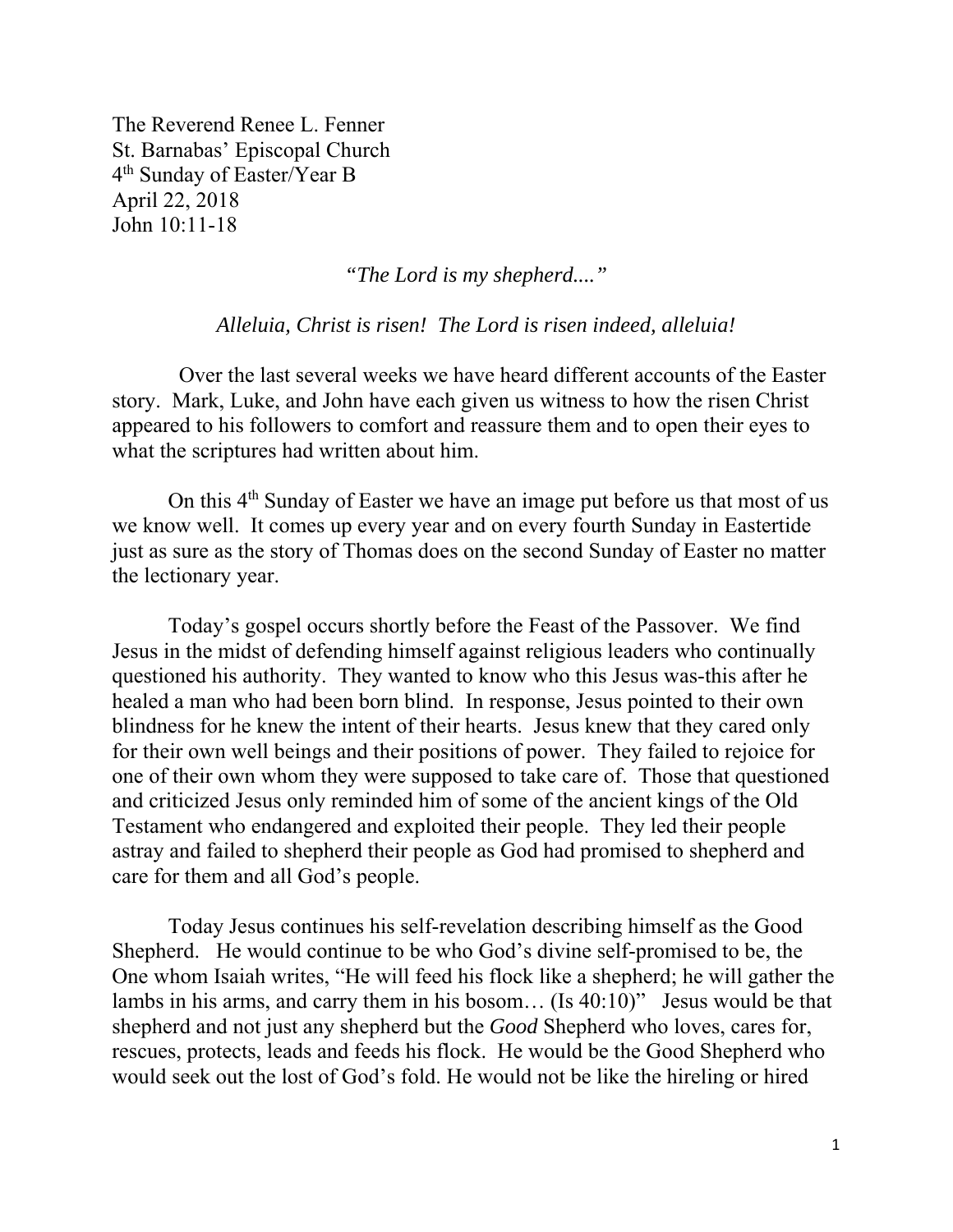hand most likely to bolt at the first sign of fear or danger but one willing to risk his life, even die for his sheep.

We often get this wonderful Hallmark image of Jesus standing amongst well-kept grass and wearing his best tunic and cloak, every hair in place and cradling a nice white fluffy lamb. But if we know anything about or read anything about sheep and shepherds, it is quite the opposite. Sheep are known to be dumb and loud. They are known to run off into trouble. They smell and their wool often stained. Sheep can be stubborn but still rely heavily on their shepherd. It doesn't take much in imaging shepherds who always need to know how and where to guide the sheep to food, water, and shelter and still be on the lookout for danger that could come from any direction. A shepherd would probably often time find himself stepping in sheep poo or having to chase after or find a stray and fend off predators. After a full day's work they would certainly be sweaty, dusty and dirty too. Not at all ready for a photo op in GQ Magazine. Yet there is a bond made between sheep and shepherd that will not be broken for sheep know who cares for them. The shepherd knew his sheep and the sheep knew their shepherd.

In the fullness of time the Word of God, Jesus, put on flesh and became incarnate. He rolled up his sleeves and got down and dirty. He taught his disciples how to live, how to love, how to care of God's people, how to know God better. He walked through villages and towns and along sea shores proclaiming that God's kingdom had come near. He touched the unclean and embraced the marginalized. He took the dead by the hand and raised them to life. He made mud from spit and dirt and told the blind to go wash and be healed. He didn't back down from threats. Then on Calvary's Hill he laid down his life to the point of death and raised it up again on the third day.

Jesus says, "I am the good shepherd. "I know my own, and my own know me, just as the Father knows me and I know the Father. And I lay down my life for the sheep." I know you each by name.

The risen Christ continues to be our Good Shepherd. He continues to present himself so that we might be guided, fed, healed and protected, to be in relationship with him. To know God better.

We live in a time as never before when humankind's future seems even more uncertain and the complexities of this world swell more and more each day. There are so many things vying for our attention. There are so many other voices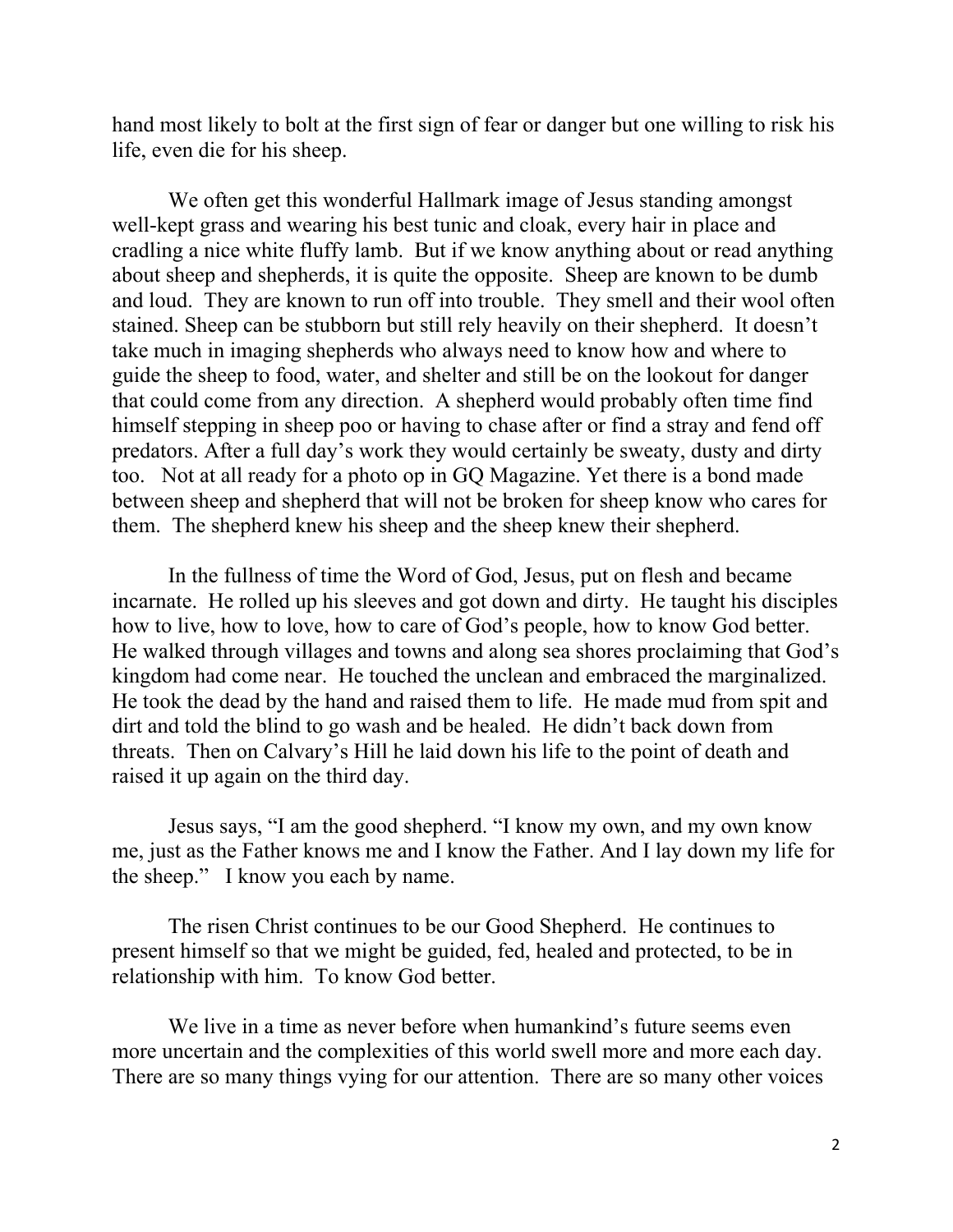and things competing for our consideration. Getting us together is sometimes like herding cats.

On this 4th Sunday of Easter we are placed in the arms of the Good Shepherd who says "I am." I am the Good Shepherd, the One who looks into your weary eyes and promises that you want for nothing. I promise to supply all your needs. I am the Good Shepherd, the One in whom you can rest your mind and restore your soul in the midst of all the distractions that life brings. I am the Good Shepherd, the One who will refresh, comfort, and guide you. And when life is rough, and shadows threaten to overwhelm you, you have nothing to fear. I am the Good Shepherd, the One whose love, goodness and mercy runneth over for YOU.

Jesus our Good Shepherd offers these gifts not only to those who have heard today's message but to others who are part of Jesus' flock. For he clearly says "I have other sheep that do not belong to this fold. I must bring them also, and they will listen to my voice. So there will be one flock, one shepherd." Indeed, God and most of the world longs for humanity to be of one accord. There is enough divisiveness. Enough hatred. Still, there is hope. There is love enough.

The author of John's 1<sup>st</sup> Letter to the Beloved Community reminds us that "We know love by this, that he laid down his life for us and we ought to lay down our lives for one another. How does God's love abide in anyone who has the world's goods and sees a brother or sister in need and yet refuses to help? (Little children), let us love, not in word or speech, but in truth and action." Truth and action.

 It is not enough that we simply rest in the arms of the Good Shepherd. We must also be willing to work in this vast pasture. To avail ourselves in seeking members of the great fold. To hear the voices of our sisters and brothers who are in want and in need; who long to know peace and security, refreshment and relief, comfort and mercy in the shadows and valleys of their life experiences.

Andrew King, in his poem entitled, 'A Prayer to the Shepherd', captures a prayer for the world.

O Lord our Shepherd, may your flock not want in the refugee camps of Yarmouk, of Darfur, of Dadaab.